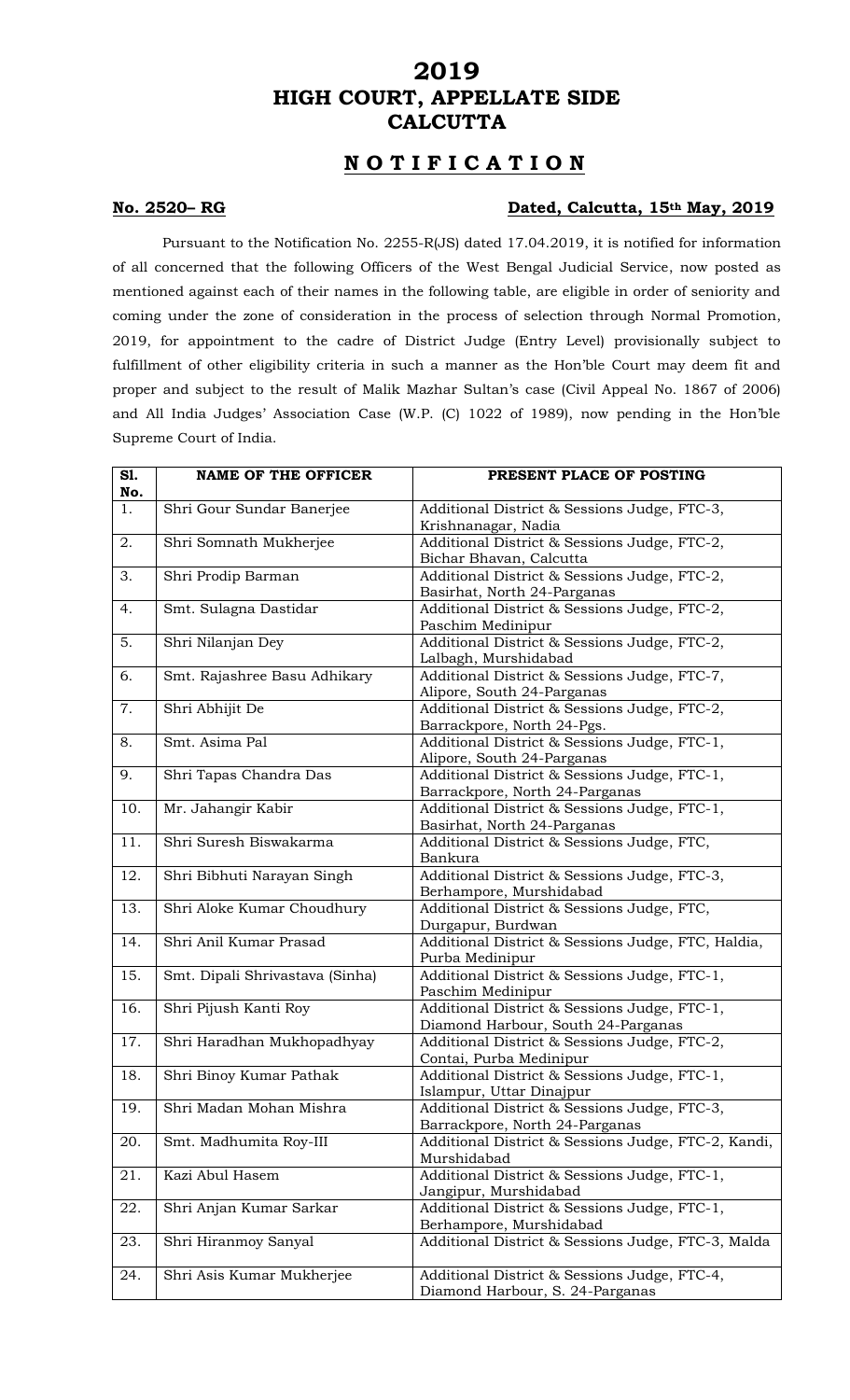| 25. | Shri Pijush Ghosh          | Additional District & Sessions Judge, FTC-2,         |
|-----|----------------------------|------------------------------------------------------|
|     |                            | Purulia                                              |
| 26. | Shri Binay Kumar Prasad    | Additional District & Sessions Judge, FTC-2,         |
|     |                            | Raiganj, Uttar Dinajpur                              |
| 27. | Shri Baishnab Sarkar       | Additional District & Sessions Judge, FTC-4,         |
|     |                            | Barasat, North 24-Parganas                           |
| 28. | Shri Tapas Kumar Roy       | Additional District & Sessions Judge, FTC-3,         |
|     |                            | Howrah                                               |
| 29. | Molla Asgar Ali            | Additional District & Sessions Judge, FTC,           |
|     |                            | Dubrajpur, Birbhum                                   |
| 30. | Shri Duri Venkat Srinivas  | Additional District & Sessions Judge, FTC-2,         |
|     |                            | Jangipur, Murshidabad                                |
| 31. | Smt. Rina Sawoo            | Additional District & Sessions Judge, FTC-2,         |
|     |                            | Alipurduar, Jalpaiguri                               |
| 32. | Shri Sujit Kumar Jha       | Additional District & Sessions Judge, FTC-3,         |
|     |                            | Barasat, North 24-Parganas                           |
| 33. | Shri Apurba Kr. Ghosh      | Additional District & Sessions Judge, FTC-2,         |
|     |                            | Tamluk, Purba Medinipur                              |
| 34. | Smt. Srimayi Kundu         | Additional District & Sessions Judge, FTC-1,         |
|     |                            | Barasat, North 24-Parganas                           |
| 35. | Shri Arun Rai              |                                                      |
|     |                            | Additional District & Sessions Judge, FTC-1,         |
|     |                            | Howrah                                               |
| 36. | Smt. Madhumita Roy-II      | Additional District & Sessions Judge, Suri,          |
|     |                            | Birbhum                                              |
| 37. | Shri Gopal Kishore Sinha   | Additional District & Sessions Judge, FTC-5,         |
|     |                            | Alipore, South 24-Parganas                           |
| 38. | Shri Subhendu Saha         | Additional District & Sessions Judge, FTC-1,         |
|     |                            | Chinsurah, Hooghly                                   |
| 39. | Shri Rajesh Chakraborty    | Additional District & Sessions Judge, FTC, Kalna,    |
|     |                            | Purba Bardhaman                                      |
| 40. | Shri Tapas Kumar Mitra     | Additional District & Sessions Judge, FTC-4,         |
|     |                            | Barrackpore, North 24-Parganas                       |
| 41. | Smt. Sharanya Sen Prasad   | Additional District & Sessions Judge, FTC-2,         |
|     |                            | Asansol, Paschim Bardhaman                           |
| 42. | Shri Prasanta Mukhopadhyay | Additional District & Sessions Judge, FTC-2,         |
|     |                            | Krishnanagar, Nadia                                  |
| 43. | Shri Indiwar Tripathi      | Additional District & Sessions Judge, FTC,           |
|     |                            |                                                      |
|     |                            | Ranaghat, Nadia                                      |
| 44. | Shri Deepto Ghosh          | Additional District & Sessions Judge, FTC-1, Sadar,  |
|     |                            | Purba Bardhaman                                      |
| 45. | Shri Arun Kumar Nandy      | Additional District & Sessions Judge, FTC-5,         |
|     |                            | Barasat, North 24-Parganas                           |
| 46. | Smt. Modhumita Basu        | Additional District & Sessions Judge, FTC-4,         |
|     |                            | Krishnanagar, Nadia                                  |
| 47. | Shri Dinanath Prasad       | Additional District & Sessions Judge, FTC-1, Kandi,  |
|     |                            | Murshidabad                                          |
| 48. | Smt. Moumita Bhattacharya  | Additional District & Sessions Judge, FTC, Siliguri, |
|     |                            | Darjeeling                                           |

Further information to all eligible candidates will follow in due course.

Each of the above eligible Judicial Officer is directed to send 10 copies of contested judgements, 5 Civil and 5 Criminal cases, in triplicate, delivered by him during year 2017–19 (if not available, the judgements delivered in previous year may be sent) so as to reach the office of the Registrar (Judicial Service), High Court, Appellate Side by 30.05.2019 positively.

The office of the First Assistant Registrar, High Court, Appellate Side, Calcutta may be contacted for further information on all working days (within 11.00 a.m. to 4.00 p.m.), over Phone No. (033)-2254-8065/8226, 2243-6080.

### **By Order,**

 Sd/- **Registrar General-cum-Secretary, Selection Board, High Court, Calcutta**